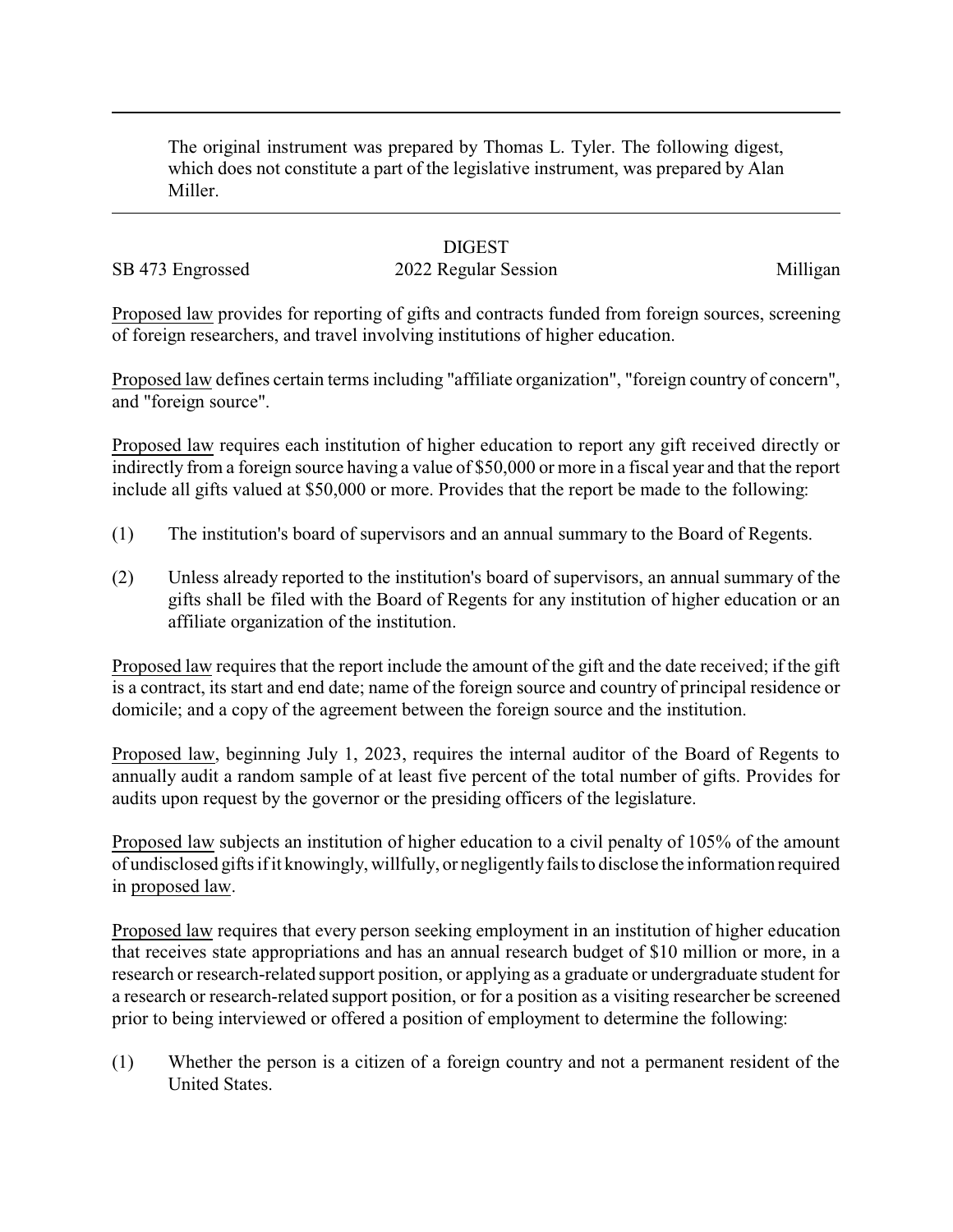- (2) Whether the person is a citizen or permanent resident of the United States who has any affiliation with an institution or program in a foreign country of concern.
- (3) Whether the person has at least one year of prior employment or training in a foreign country of concern, except for employment or training by an agencyof the United States government.

Proposed law requires foreign applicants to provide a copy of their current passport and the most recently submitted Online Nonimmigrant Visa Application, DS-160.

Proposed law requires every applicant to submit a complete resume and curriculum vitae, including every institution of higher education attended; all previous employment since the applicant's eighteenth birthday; a list of all published material for which the applicant received credit as an author, a researcher, or otherwise or to which the applicant contributed significant research, writing, or editorial support; a list of the applicant's current and pending research funding, and its amount, from any source, including the applicant's role on the project, and a brief description of the research; and a full disclosure of non-university professional activities, including any affiliation with an institution or program in a foreign country of concern. If an applicant has been continually employed or enrolled in a postsecondary education institution in the United States for 20 years or more, the resume may but does not have to, include employment history before the most recent twenty year period.

Proposed law requires review and verification of all materials submitted as well as attendance, employment, publications, and contributions listed in the application prior to any interview for or offer of a position to the applicant. Provides that verification steps include the following:

- (1) Searching public databases for research publications and presentations.
- (2) Searching public conflict of interest records to identify any research publication or presentation that may have been omitted from the application.
- (3) Contacting all employers from the previous 10 years to verify employment.
- (4) Contacting all institutions of higher education attended to verify enrollment and educational progress.
- (5) Searching public listings of persons subject to sanctions or restrictions under federal law.
- (6) Submission of the applicant's name and other identifying information to the Federal Bureau of Investigation or other federal agency to review the applicant for purposes of national security.

Proposed law authorizes each institution to direct the approval of an applicant for hire based on a risk-based determination considering the nature of the research and the background and ongoing affiliations of the applicant.